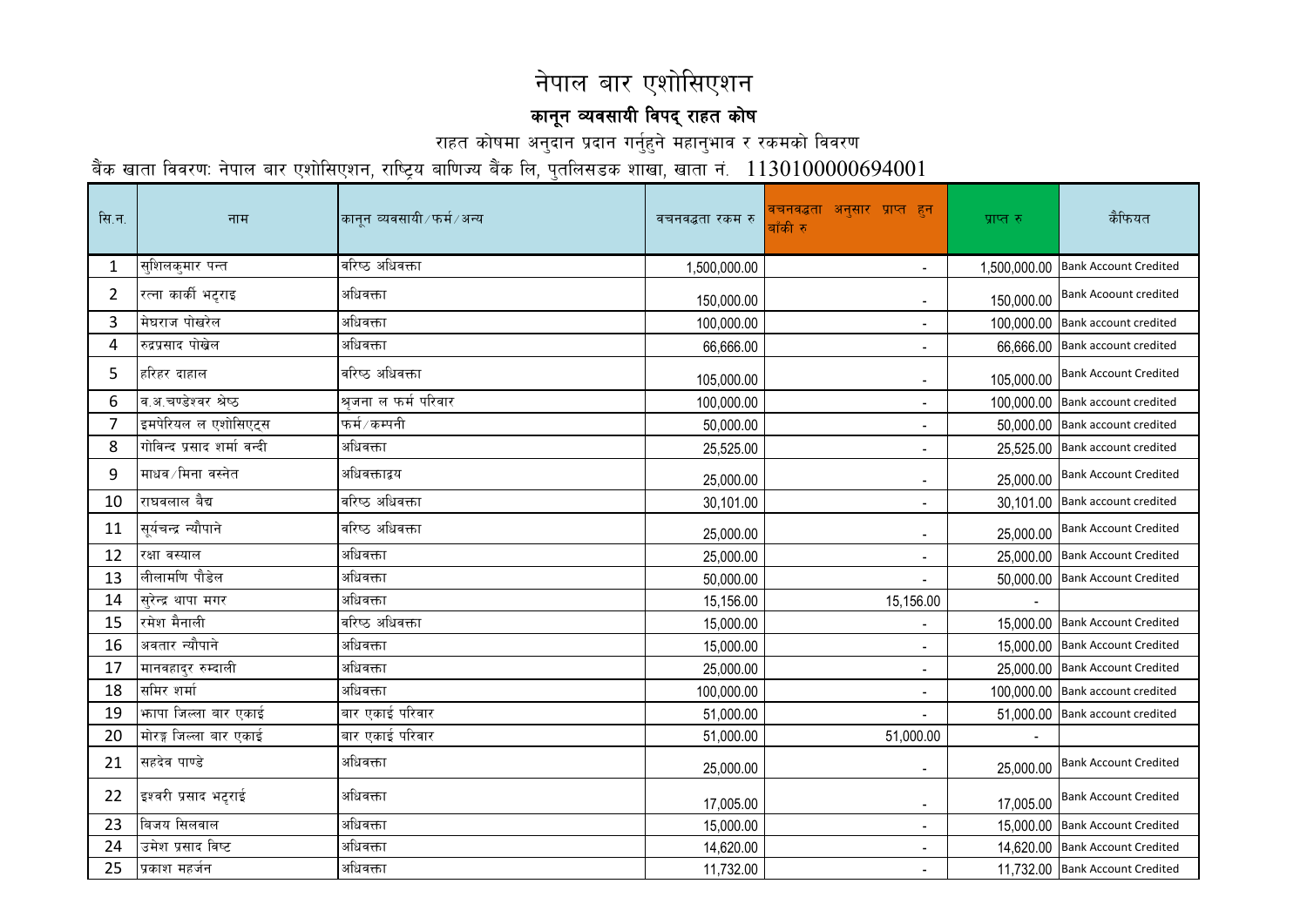| 26 | गंगासागर खत्री            | अधिवक्ता                       | 15,501.00  | $\sim$                    |            | 15,501.00   Bank Account Credited                        |
|----|---------------------------|--------------------------------|------------|---------------------------|------------|----------------------------------------------------------|
| 27 | खिमानन्द अधिकारी          | अधिवक्ता                       | 15,031.00  | $\blacksquare$            | 15,031.00  | <b>Bank Account Credited</b>                             |
| 28 | उद्धव के.सी.              | अधिवक्ता                       | 501,000.00 |                           | 501,000.00 | <b>Bank account credited</b>                             |
| 29 | शेर वहादर के.सी.          | वरिष्ठ अधिवक्ता                | 21,000.00  | 21,000.00                 |            |                                                          |
| 30 | तेजनाथ धमला               | अधिवक्ता                       | 15,500.00  | $\blacksquare$            |            | 15,500.00 Bank Account Credited                          |
| 31 | निर्मल देवकोटा            | अधिवक्ता                       | 15,555.00  | $\blacksquare$            |            | 15,555.00 Bank Account Credited                          |
| 32 | सनिल श्रेष्ठ              | अधिवक्ता                       | 11,111.00  | $\mathbb{Z}^{\mathbb{Z}}$ |            | 11,111.00 Bank Account Credited                          |
| 33 | रामचन्द्र सिंह राजपत      | अधिवक्ता                       | 11,111.00  | 11,111.00                 |            |                                                          |
| 34 | भिमसेन वन्जारा            | अधिवक्ता                       | 30,000.00  |                           |            | 30,000.00 Bank accoutn Credited                          |
| 35 | अन्ज् कायस्थ              | अधिवक्ता                       | 10,101.00  | 10,101.00                 |            |                                                          |
| 36 | डा. शिवराज पण्डित         | अधिवक्ता                       | 25,125.00  |                           |            | 25,125.00 Bank accoutn Credited                          |
| 37 | कल्पना भण्डारी            | अधिवक्ता                       | 10,000.00  |                           |            | 10,000.00 Bank accoutn Credited                          |
| 38 | सर्य के.सी.               | अधिवक्ता                       | 10,000.00  | 10,000.00                 |            |                                                          |
| 39 | मोहन शासंकर               | अधिवक्ता                       | 9,207.00   | 9,207.00                  |            |                                                          |
| 40 | धिर्जराज पोखरेल           | अधिवक्ता                       | 10,005.00  |                           |            | 10,005.00 Bank Account Credited                          |
| 41 | वद्रीनारायण नगरकोटी       | अधिवक्ता                       | 5,000.00   | 5,000.00                  |            |                                                          |
| 42 | राम प्रसाद पौडेल          | अधिवक्ता                       | 5,555.00   |                           |            | 5,555.00 Bank Account Credited                           |
| 43 | राज् वस्नेत               | वरिष्ठ अधिवक्ता                | 17,177.00  | $\blacksquare$            |            | 17,177.00 Bank Account Creditd                           |
| 44 | नमराज रिजाल               | अधिवक्ता                       | 21,000.00  | $\sim$                    | 21,000.00  | <b>Bank Account Credited</b>                             |
| 45 | पूर्ण राजवंशी             | अधिवक्ता                       | 8,000.00   | 8,000.00                  |            | Lawasia Conference<br>Registration fee                   |
| 46 | ठाकर कमार पोखरेल          | अधिवक्ता / जुरिष्ट लिगल सर्भिस | 50,101.00  | $\blacksquare$            |            | 50,101.00 Bank account credited                          |
| 47 | उच्च बार एकाई इलाम        | बार एकाई परिवार                | 26,500.00  | $\overline{\phantom{a}}$  |            | 26,500.00 Bank account credited                          |
| 48 | अधिवक्ता विजय वस्तेत समेत | फुटवल टिमबाट                   | 18,000.00  | $\blacksquare$            |            | 18,000.00 Bank account credited                          |
| 49 | शैलेन्द्र दाहाल           | वरिष्ठ अधिवक्ता                | 25,000.00  |                           |            | 25,000.00 Bank account credited                          |
| 50 | दामोदर खडका               | वरिष्ठ अधिवक्ता                | 25,000.00  | 5,000.00                  |            | 20,000.00 Bank account credited                          |
| 51 | टिकाबहादुर कुँवर          | अधिवक्ता                       | 11,111.11  | 11,111.11                 |            |                                                          |
| 52 | कृष्ण प्रसाद भट्टराई      | अधिवक्ता                       | 15,000.00  |                           |            | 15,000.00 Bank Account Credited                          |
| 53 | भूपाल वस्नेत              | अधिवक्ता                       | 11,555.00  | 11,555.00                 |            |                                                          |
| 54 | शान्ता ∕ सुरज खत्री       | अधिवक्ता                       | 13,115.00  |                           |            | 13,115.00 Bank Account Credited                          |
| 55 | केदारप्रसाद कोइराला       | अधिवक्ता                       | 15,500.00  | $\overline{\phantom{a}}$  | 15,500.00  | NPR 7,500/ + 8,000/=<br>15,500/ Bank Account<br>Credited |
| 56 | रेशमराज रेग्मी            | अधिवक्ता                       | 51,000.00  |                           |            | 51,000.00 Bank account credited                          |
| 57 | दीनमणि पोखरेल             | अधिवक्ता                       | 25,000.00  |                           |            | 25,000.00 Bank Account Credited                          |
| 58 | नविन कार्की               | अधिवक्ता                       | 12,222.00  | 222.00                    |            | 12,000.00 Bank Account Credited                          |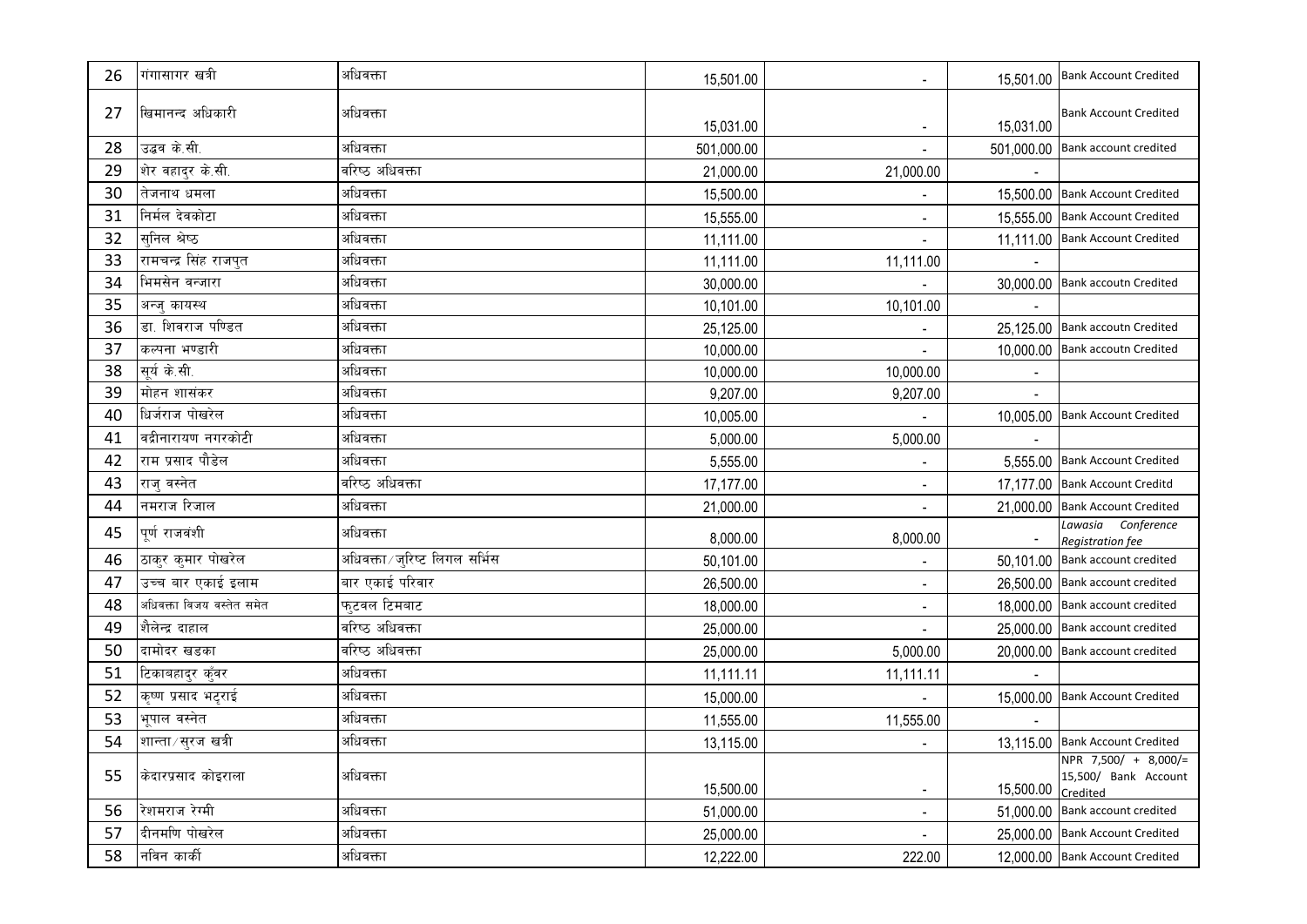| 59 | पंकज कुमार कर्ण               | अधिवक्ता        | 11,105.00  | $\blacksquare$           |          | 11,105.00 Bank Account Credited        |
|----|-------------------------------|-----------------|------------|--------------------------|----------|----------------------------------------|
| 60 | सिन्हा बर्मा ल कन्सर्न        | फर्म∕कम्पनी     | 127,500.00 | $\blacksquare$           |          | 127,500.00 Bank account credited       |
| 61 | विश्व प्रकाश पौडेल            | अधिवक्ता        | 25,525.00  | $\sim$                   |          | 25,525.00 Bank account credited        |
| 62 | निशा वाँनिया                  | अधिवक्ता        | 15,000.00  | $\sim$                   |          | 15,000.00 Bank account credited        |
| 63 | सुनिलकुमार पोखरेल             | अधिवक्ता        | 11,111.00  | ٠                        |          | 11,111.00 Bank Account Credited        |
| 64 | टीकाराम भट्टराई               | अधिवक्ता        | 20,000.00  | $\blacksquare$           |          | 20,000.00 Bank Account Credited        |
| 65 | सान्राज पोखरेल                | अधिवक्ता        | 50,000.00  | $\blacksquare$           |          | 50,000.00 Bank account credited        |
| 66 | रमेश वडाल                     | अधिवक्ता        | 25,000.00  | $\overline{\phantom{a}}$ |          | 25,000.00 Bank Account Credited        |
| 67 | बिदूर ढुंगाना                 | अधिवक्ता        | 15,000.00  | $\blacksquare$           |          | 15,000.00 Bank Account Credited        |
| 68 | ताराकुमार श्रेष्ठ             | अधिवक्ता        | 8,000.00   | $\blacksquare$           |          | 8,000.00 Bank Account Credited         |
| 69 | गुणराज घिमिरे                 | अधिवक्ता        | 15,000.00  | $\sim$                   |          | 15,000.00 Bank Account Credited        |
| 70 | गोविन्द चौलागाई               | अधिवक्ता        | 15,500.00  | $\blacksquare$           |          | 15,500.00 Bank Account Credited        |
| 71 | दर्शन कर्ण राई                | अधिवक्ता        | 10,501.00  | ٠                        |          | 10,501.00 Bank Account Credited        |
| 72 | रविन्द्र आचार्य (हाल अमेरिका) | अधिवक्ता        | 11,000.00  | $\overline{\phantom{a}}$ |          | 11,000.00 Bank account credited        |
| 73 | केशव दाहाल (हाल क्यानडा)      | अधिवक्ता        | 15,000.00  | $\overline{\phantom{a}}$ |          | 15,000.00 Bank account credited        |
| 74 | प्रेम प्रसाद पोखरेल           | अधिवक्ता        | 11,111.00  | $\overline{\phantom{a}}$ |          | 11,111.00 Bank account credited        |
| 75 | सुरेन्द्र बहादुर थापा         | अधिवक्ता        | 30,000.00  | $\overline{\phantom{a}}$ |          | 30,000.00 Bank account credited        |
| 76 | यूवक कुमार गौतम               | अधिवक्ता        | 15,000.00  | 15,000.00                |          |                                        |
| 77 | कुमार प्रसाद आचार्य (१०१८३)   | अधिवक्ता        | 15,500.00  | $\overline{\phantom{a}}$ |          | 15,500.00 Bank account credited        |
| 78 | अनिता जोशी मानन्धर            | अधिवक्ता        | 15,006.00  | $\sim$                   |          | 15,006.00 Bank Account Credited        |
| 79 | ख्याम नारायण सापकोटा          | अधिवक्ता        | 20,500.00  | $\blacksquare$           |          | 20,500.00 Bank account credited        |
| 80 | देवराज कटुवाल                 | अधिवक्ता        | 25,999.00  |                          |          | 25,999.00 Bank Account Credited        |
| 81 | रामबहादुर लुईटेल              | अधिवक्ता        | 10,000.00  | 10,000.00                |          |                                        |
| 82 | कृष्ण प्रसाद भण्डारी          | अधिवक्ता        | 25,000.00  | $\blacksquare$           |          | 25,000.00 Bank Account Credited        |
| 83 | श्रीराम दवाडी                 | अधिवक्ता        | 12,000.00  | 12,000.00                |          | Lawasia Conference<br>Registration fee |
| 84 | टंक प्रसाद दुलाल              | वरिष्ठ अधिवक्ता | 10,000.00  |                          |          | 10,000.00 Bank Account Credited        |
| 85 | सहदेव वस्नेत                  | अधिवक्ता        | 5,001.00   | 5,001.00                 |          |                                        |
| 86 | वालकृष्ण ढकाल                 | अधिवक्ता        | 51,000.00  | $\overline{\phantom{a}}$ |          | 51,000.00 Bank Account Credited        |
| 87 | बालकृष्ण गैरे                 | अधिवक्ता        | 12,329.00  | $\overline{\phantom{0}}$ |          | 12,329.00 Bank Account Credited        |
| 88 | सीतादेवी श्रेष्ठ              | अधिवक्ता        | 15,500.00  | $\overline{\phantom{a}}$ |          | 15,500.00 Bank account credited        |
| 89 | बाब्राम दाहाल                 | अधिवक्ता        | 21,000.00  | $\blacksquare$           |          | 21,000.00 Bank Account Credited        |
| 90 | हरेन्द्र राय यादव             | अधिवक्ता        | 11,111.00  | 11,111.00                |          |                                        |
| 91 | गोपाल प्रसाद भण्डारी          | अधिवक्ता        | 5,055.00   |                          | 5,055.00 | Bank account credited                  |
| 92 | बीनाकुमारी सिंह चौधरी         | अधिवक्ता        | 5,000.00   | 5,000.00                 |          |                                        |
| 93 | विष्णु तिवारी                 | अधिवक्ता        | 12,000.00  | 12,000.00                |          | Lawasia Conference<br>Registration fee |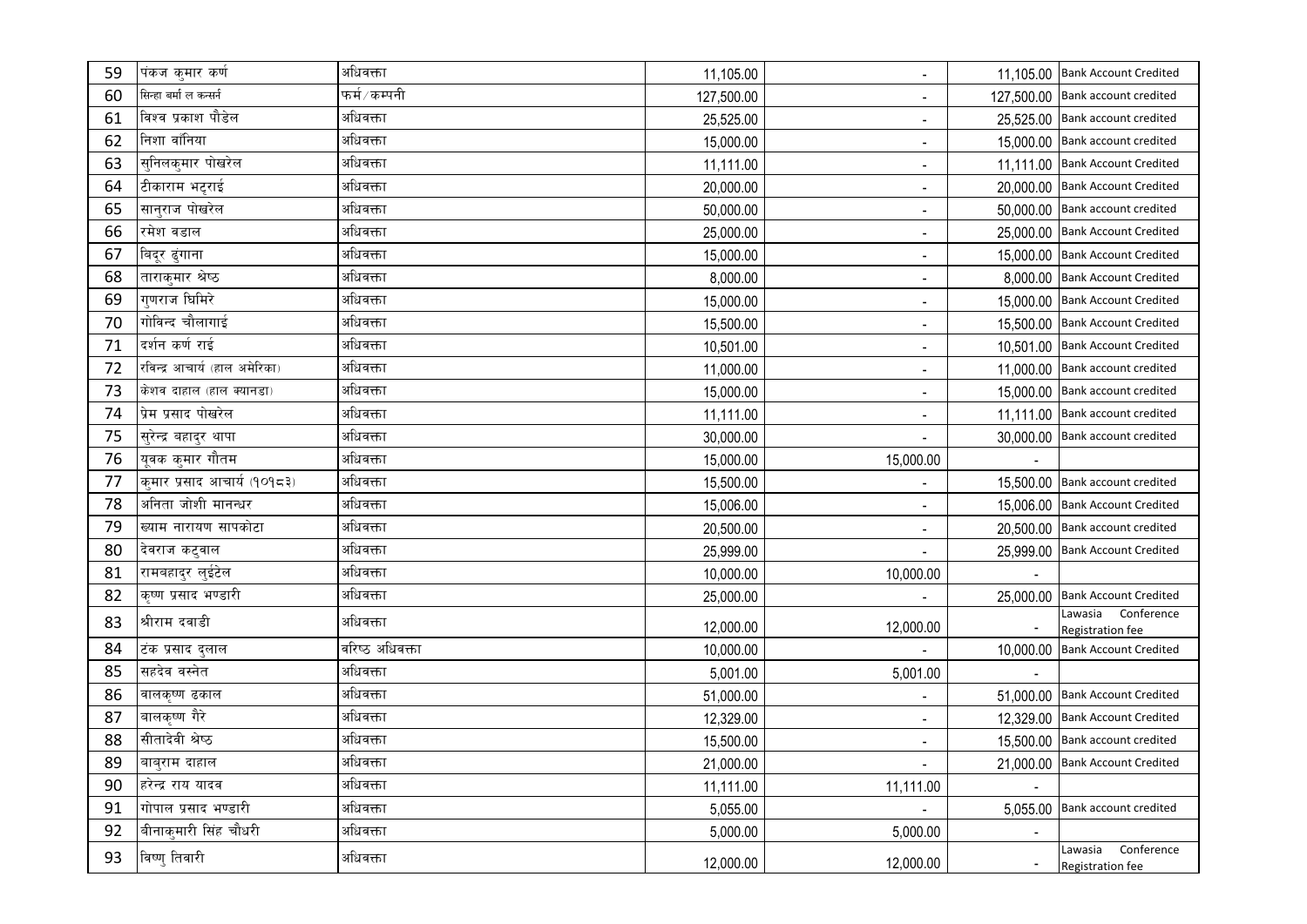| 94  | भोजराज आचार्य                | अधिवक्ता        | 10,005.00 | $\blacksquare$           |          | 10,005.00 Bank Account Credited               |
|-----|------------------------------|-----------------|-----------|--------------------------|----------|-----------------------------------------------|
| 95  | दिलक्मारी राई                | अधिवक्ता        | 15,001.00 | $\overline{\phantom{a}}$ |          | 15,001.00 Bank Account Credited               |
| 96  | डेकेन्द्र सुवेदी             | अधिवक्ता        | 16,786.00 | $\blacksquare$           |          | 16,786.00 Bank account credited               |
| 97  | लक्ष्मण आचार्य               | अधिवक्ता        | 8,000.00  | $\blacksquare$           |          | 8,000.00 Bank account credited                |
| 98  | तेजप्रसाद ढकाल               | अभिवक्ता        | 8,000.00  | $\sim$                   |          | 8,000.00 Bank account credited                |
| 99  | हरिप्रसाद पौडेल              | अभिवक्ता        | 8,000.00  |                          |          | 8,000.00 Bank account credited                |
| 100 | फणिन्द्र पौडेल               | अभिवक्ता        | 8,000.00  | $\blacksquare$           | 8,000.00 | Bank account credited                         |
| 101 | अर्जुन प्रसाद धिमिरे         | अभिवक्ता        | 8,000.00  | 8,000.00                 |          | Lawasia Conference<br><b>Registration fee</b> |
| 102 | रुद्र नेपाल                  | अधिवक्ता        | 25,000.00 | 25,000.00                |          |                                               |
| 103 | डिल्लीराम मैनाली             | अधिवक्ता        | 15,000.00 |                          |          | 15,000.00 Bank Account Credited               |
| 104 | विश्वम्भर बढाथोकी            | अधिवक्ता        | 25,000.00 |                          |          | 25,000.00 Bank Account Credited               |
| 105 | मेजर थापा                    | अधिवक्ता        | 11,000.00 | 11,000.00                |          |                                               |
| 106 | अम्बर बहादुर राउत            | अधिवक्ता        | 10,103.00 | $\overline{\phantom{a}}$ |          | 10,103.00 Bank account credited               |
| 107 | कुमार प्रसाद घिमिरे          | अधिवक्ता        | 33,333.00 | $\overline{\phantom{a}}$ |          | 33,333.00 Bank account credited               |
| 108 | चिरञ्जिवी खतिवडा             | अधिवक्ता        | 10,055.00 | 10,055.00                |          |                                               |
| 109 | कमल गुरागाई                  | अधिवक्ता        | 19,551.00 | 19,551.00                |          |                                               |
| 110 | दिनेश भारी                   | अधिवक्ता        | 10,001.00 | 10,001.00                |          |                                               |
| 111 | मुक्न्दप्रसाद ∕विमला पौडेल   | अधिवक्ता        | 10,000.00 |                          |          | 10,000.00 Bank Account Credited               |
| 112 | कृष्ण कुमार आङदेम्बे         | अधिवक्ता        | 11,115.00 | $\blacksquare$           |          | 11,115.00 Bank Account Credited               |
| 113 | चन्द्रप्रसाद पोखरेल          | अधिवक्ता        | 10,500.00 | 10,500.00                |          |                                               |
| 114 | जयलाल भण्डारी                | अधिवक्ता        | 40,000.00 |                          |          | 40,000.00 Bank Account Credited               |
| 115 | कृष्णप्रसाद पनेरु            | अधिवक्ता        | 11,500.00 | $\overline{\phantom{a}}$ |          | 11,500.00 Bank Account Credited               |
| 116 | विजयकान्त मैनाली             | वरिष्ठ अधिवक्ता | 15,000.00 | 15,000.00                |          |                                               |
| 117 | रामकृष्ण बञ्जारा             | अधिवक्ता        | 10,000.00 |                          |          | 10,000.00 Bank Account Credited               |
| 118 | तिलक कोईराला                 | अधिवक्ता        | 10,000.00 | 10,000.00                |          |                                               |
| 119 | ईश्वरराज ढकाल                | अधिवक्ता        | 10,000.00 | 10,000.00                |          |                                               |
| 120 | भूपेन्द्रप्रसाद पोखरेल       | अधिवक्ता        | 5,555.00  | 5,555.00                 |          |                                               |
| 121 | प्रमोद कुमार भटृराई          | अधिवक्ता        | 5,000.00  | $\blacksquare$           |          | 5,000.00 Bank Account Credited.               |
| 122 | राजु चापागाई                 | अधिवक्ता        | 25,100.00 | $\blacksquare$           |          | 25,100.00 Bank account credited               |
| 123 | विनोदकुमार तिमल्सिना         | अधिवक्ता        | 5,000.00  |                          |          | 5,000.00 Bank account credited                |
| 124 | उध्दबप्रसाद चौलागाई          | अधिवक्ता        | 15,000.00 | 15,000.00                |          |                                               |
| 125 | शिबप्रसाद रेग्मी             | अधिवक्ता        | 10,100.00 | $\blacksquare$           |          | 10,100.00 Bank Account Credited               |
| 126 | सन्देशराज भण्डारी            | अधिवक्ता        | 10,100.00 | $\blacksquare$           |          | 10,100.00 Bank Account Credited               |
| 127 | तोलाकुमारी पाठक(हाल धादिङ्ग) | अधिवक्ता        | 10,100.00 | $\blacksquare$           |          | 10,100.00 Bank account credited               |
| 128 | ∣निरञ्जनलाल राजभण्डारी       | अधिवक्ता        | 5,555.00  | $\sim$                   |          | 5,555.00 Bank account credited                |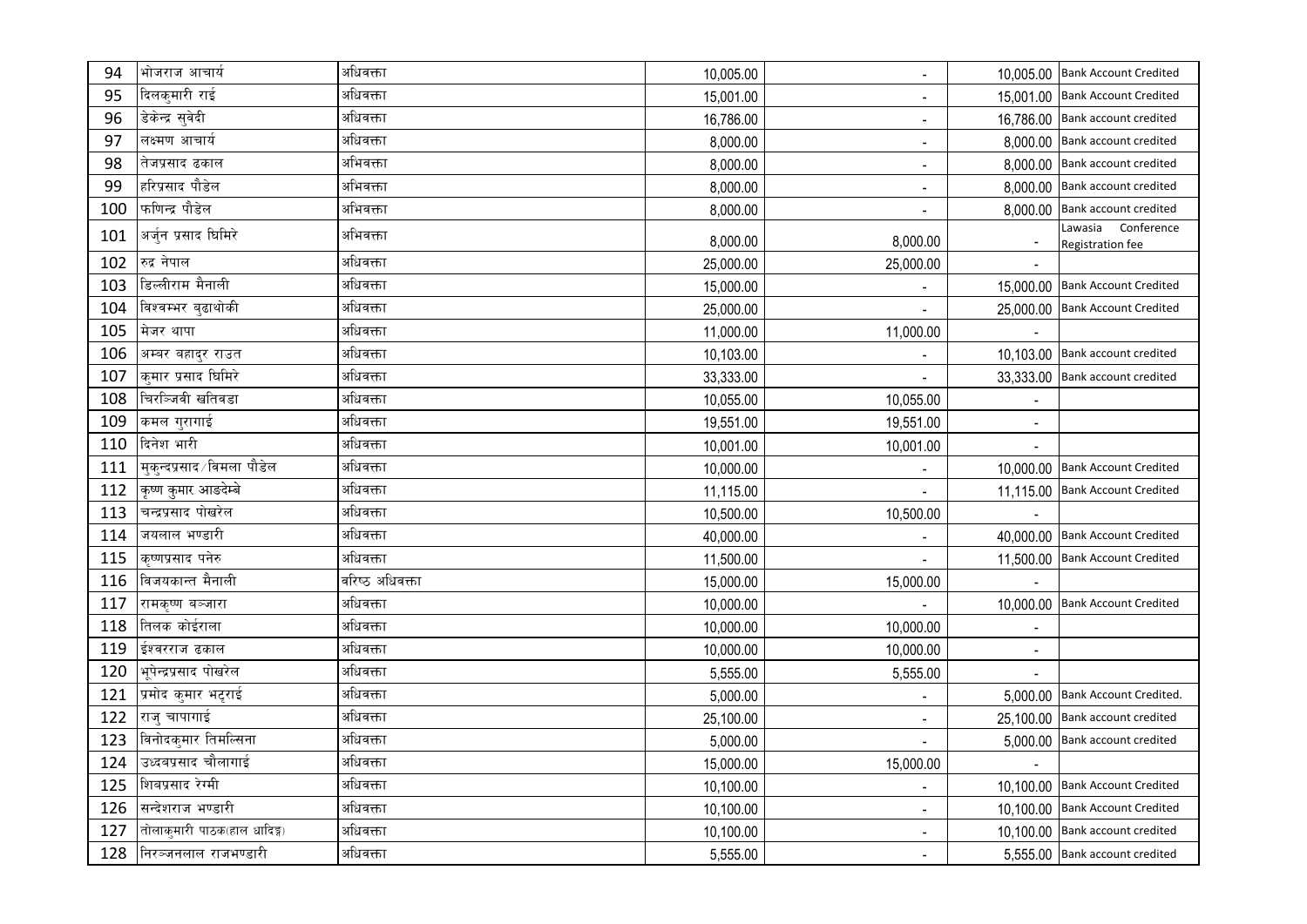| 129 | विमल प्रसाद ढकाल                        | अधिवक्ता        | 25,555.00 | $\blacksquare$               |           | 25,555.00 Bank account credited |
|-----|-----------------------------------------|-----------------|-----------|------------------------------|-----------|---------------------------------|
| 130 | डा.गोकुल बुर्लाकोटी                     | अधिवक्ता        | 15,100.00 | $\overline{\phantom{a}}$     |           | 15,100.00 Bank account credited |
| 131 | संजिवकुमार लामा                         | अधिवक्ता        | 11,111.00 | $\blacksquare$               |           | 11,111.00 Bank account credited |
| 132 | दिक्पाल भण्डारी                         | अधिवक्ता        | 5,555.00  | 5,555.00                     |           |                                 |
| 133 | ईश्वरी प्रसाद ज्ञवाली                   | अधिवक्ता        | 11,000.00 |                              |           | 11,000.00 Bank account credited |
| 134 | डा.बलराम श्रेष्ठ (हाल जापान)            | अधिवक्ता        | 50,000.00 |                              |           | 50,000.00 Bank account credited |
| 135 | नारायणप्रसाद पौड्याल                    | अधिवक्ता        | 5,555.00  | 5,555.00                     |           |                                 |
| 136 | शारदाप्रसाद रिमाल(हाल अमेरिका)          | अधिवक्ता        | 10,100.00 | 100.00                       | 10,000.00 | <b>Bank Account Credited</b>    |
| 137 | भूपेन्द्र खनाल                          | अधिवक्ता        | 15,000.92 | $\overline{\phantom{a}}$     | 15,000.92 | <b>Bank Account Credited</b>    |
| 138 | गणेष गिरी                               | अधिवक्ता        | 10,480.00 | $\overline{\phantom{a}}$     |           | 10,480.00 Bank Account Credited |
| 139 | कृष्ण बहादुर वस्नेत                     | अधिवक्ता        | 7,500.00  | $\overline{\phantom{a}}$     | 7,500.00  | Bank account credited           |
| 140 | बौधकृष्ण भगत                            | वरिष्ठ अधिवक्ता | 11,110.00 | $\overline{\phantom{a}}$     | 11,110.00 | Bank account credited           |
| 141 | लोकबहादुर शाह                           | अधिवक्ता        | 25,000.00 | $\overline{\phantom{a}}$     |           | 25,000.00 Bank Account Credited |
| 142 | जनक भण्डारी (सुनिता मेमोरियल<br>ट्रष्ट) | अधिवक्ता        | 51,000.00 | $\blacksquare$               | 51,000.00 | Bank account credited           |
| 143 | माधव प्रसाद प्याकुरेल                   | अधिवक्ता        | 33,000.00 | $\overline{\phantom{a}}$     |           | 33,000.00 Bank account credited |
| 144 | नेत्रप्रसाद आचार्य                      | अधिवक्ता        | 11,000.00 | $\blacksquare$               |           | 11,000.00 Bank account credited |
| 145 | डा. रुद्र शर्मा                         | अधिवक्ता        | 8,000.00  | $\blacksquare$               |           | 8,000.00 Bank Account Credited  |
| 146 | मनु बहादुर गुरङ्ग                       | अधिवक्ता        | 25,000.00 | $\blacksquare$               |           | 25,000.00 Bank Account Credited |
| 147 | प्रमोद प्रसाद साह                       | अधिवक्ता        | 11,000.00 | 11,000.00                    |           |                                 |
| 148 | नरबहादुर योगी                           | अधिवक्ता        | 11,111.00 | $\overline{\phantom{a}}$     |           | 11,111.00 Bank Account Credited |
| 149 | प्रा.डा. ताराप्रसाद सापकोटा             | वरिष्ठ अधिवक्ता | 10,000.00 | $\overline{\phantom{a}}$     |           | 10,000.00 Bank Account Credited |
| 150 | विपिन कुमार भा                          | अधिवक्ता        | 5,551.00  |                              |           | 5,551.00 Bank Account Credited  |
| 151 | रोहितराज बास्तोला                       | अधिवक्ता        | 15,555.00 | 15,555.00                    |           |                                 |
| 152 | अशोक पोखरेल                             | अधिवक्ता        | 51,000.00 |                              |           | 51,000.00 Bank Account Credited |
| 153 | राजन निरौला                             | अधिवक्ता        | 11,111.00 | $\blacksquare$               |           | 11,111.00 Bank Account Credited |
| 154 | बालकृष्ण मैनाली                         | अधिवक्ता        | 10,000.00 | $\blacksquare$               |           | 10,000.00 Bank Account Credited |
| 155 | पोषणराज लामिछाने                        | वरिष्ठ अधिवक्ता | 10,111.00 | $\overline{\phantom{a}}$     |           | 10,111.00 Bank account credited |
| 156 | शिवाली जोशी भण्डारी                     | अधिवक्ता        | 7,555.00  | $\overline{\phantom{a}}$     |           | 7,555.00 Bank Account Credited  |
| 157 | विष्णुभक्त भट्टराई खत्री                | अधिवक्ता        | 25,555.00 | ۰                            |           | 25,555.00 Bank Account Credited |
| 158 | विजय प्रधान                             | अधिवक्ता        | 25,500.00 | $\qquad \qquad \blacksquare$ |           | 25,500.00 Bank Account Credited |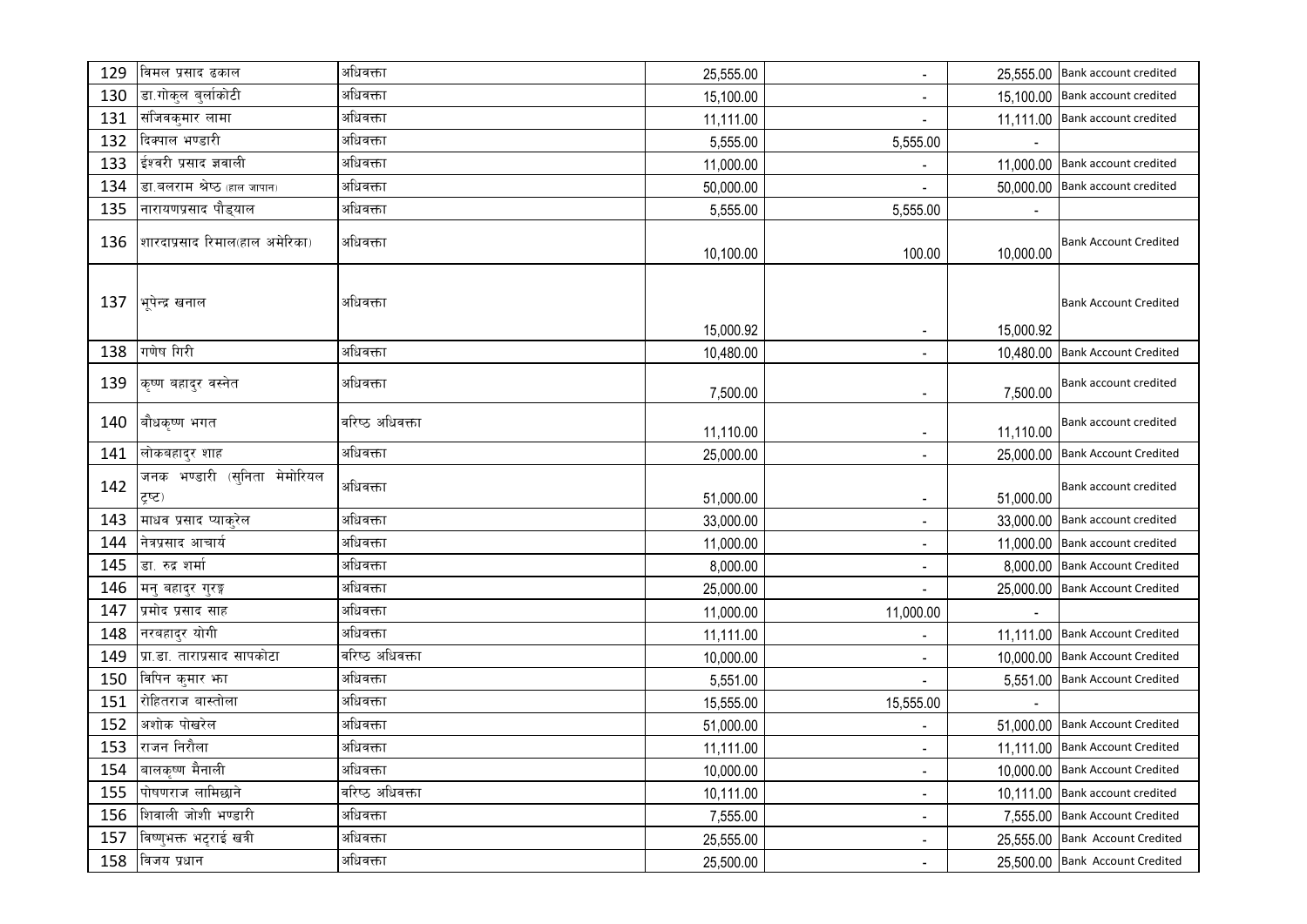| 159        | रामचन्द्र सुवेदी (एपेक्स ल)                                    | अधिवक्ता                      | 50,000.00  | $\blacksquare$              |                          | 50,000.00 Bank account credited                        |
|------------|----------------------------------------------------------------|-------------------------------|------------|-----------------------------|--------------------------|--------------------------------------------------------|
| 160        | श्याम क्मार मिश्र                                              | अधिवक्ता                      | 15,501.00  | $\blacksquare$              |                          | 15,501.00 Bank Account Credited                        |
| 161        | कृष्णप्रसाद स्वेदी                                             | अधिवक्ता                      | 15,000.00  | $\blacksquare$              |                          | 15,000.00 Bank Account Credited                        |
| 162        | रमेश प्रसाद धिताल                                              | अधिवक्ता                      | 17,000.00  | $\sim$                      |                          | 17,000.00 Bank Account Credited                        |
| 163        | ऋषिराम घिमिरे                                                  | अधिवक्ता                      | 8,000.00   | $\blacksquare$              | 8,000.00                 | <b>Bank Account Credited</b>                           |
| 164        | नरेन्द्र कुमार के.सी.                                          | अधिवक्ता                      | 8,000.00   | 8,000.00                    |                          | Conference<br>Lawasia<br>Registration fee              |
| 165        | राजन अधिकारी                                                   | अधिवक्ता                      | 8,000.00   | 8,000.00                    |                          | Conference<br>Lawasia<br>Registration fee              |
| 166        | चडामणि सापकोटा                                                 | अधिवक्ता                      | 8,000.00   | 8,000.00                    |                          | Lawasia Conference<br>Registration fee                 |
| 167        | गोपाल कृष्ण धिमिरे                                             | वरिष्ठ अधिवक्ता               | 25,005.00  |                             | 25,005.00                | <b>Bank Account Credited</b>                           |
| 168        | पदमवहादुर शाही                                                 | अधिवक्ता                      | 8,000.00   | 8,000.00                    |                          | Lawasia Conference<br>Registration fee                 |
| 169        | फणिराज सिलवाल (फणिन्द्र)                                       | अधिवक्ता                      | 5,555.00   |                             | 5,555.00                 | Bank account credited                                  |
| 170        | उपेन्द्र केशरी न्यौपाने                                        | वरिष्ठ अधिवक्त <mark>ा</mark> | 25,000.00  | 25,000.00                   |                          |                                                        |
| 171        | स्धिरक्मार कर्ण                                                | अधिवक्ता                      | 25,001.00  | 1.00                        |                          | 25,000.00 Bank account credited                        |
| 172        | सुवर्ण कुमार थापा                                              | अधिवक्ता                      | 26,500.00  |                             |                          | 26,500.00 Bank account credited                        |
| 173        | बिष्ण् बस्याल                                                  | अधिवक्ता                      | 15,000.00  | $\mathcal{L}_{\mathcal{A}}$ |                          | 15,000.00 Bank Account Credited                        |
| 174        | Patent<br>Attorneys<br>Asian<br><b>Association- APAA Nepal</b> | संस्था                        | 25,000.00  | $\blacksquare$              | 25,000.00                | Bank account credited                                  |
| 175        | सूर्यबहादुर गुरूङ                                              | अधिवक्ता                      | 205,000.00 | 205,000.00                  |                          |                                                        |
|            |                                                                |                               |            |                             |                          |                                                        |
| 176        | उच्च अदालत बार एकाई बुटवल                                      | बार एकाई परिवार               | 25,000.00  |                             |                          | 25,000.00 Bank account credited                        |
| 177        | सुरेन्द्रप्रसाद यादव                                           | अधिवक्ता                      | 10,001.00  |                             |                          | 10,001.00 Bank account credited                        |
| 178        | शान्तिदेवी खनाल                                                | अधिवक्ता                      | 8,000.00   | 8,000.00                    |                          | Lawasia Conference<br>Registration fee                 |
| 179        | रविनारायण खनाल                                                 | वरिष्ठ अधिवक्ता               | 10,000.00  | 10,000.00                   |                          | Including<br>Lawasia<br>Conference Registration<br>fee |
| 180        | पूर्णमान शाक्य                                                 | वरिष्ठ अधिवक्ता               | 25,000.00  |                             |                          | 25,000.00 Bank Account Credited                        |
| 181        | मातृकाप्रसाद निरौला                                            | वरिष्ठ अधिवक्ता               | 10,000.00  |                             |                          | 10,000.00 Bank Account Credited                        |
| 182        | केदारप्रसाद दाहाल                                              | अधिवक्ता                      | 15,000.00  | 7,000.00                    | 8,000.00                 | NPR 8,000/ BANK<br>Credited                            |
| 183        | रामेश्वर पोखरेल                                                | अधिवक्ता                      | 27,777.00  |                             | 27,777.00                | <b>Bank Account Credited</b>                           |
| 184        | नरनारायण शर्मा                                                 | अधिवक्ता                      | 10,100.00  | 10,100.00                   |                          |                                                        |
| 185        | कीर्तिनिधि लम्साल                                              | अधिवक्ता                      | 5,555.00   | 5,555.00                    | $\overline{\phantom{a}}$ |                                                        |
| 186        | न्हुच्छेनारायण मिलन श्रेष्ठ                                    | अधिवक्ता                      | 5,555.00   | 5,555.00                    |                          |                                                        |
| 187        | चोकबहादुर मगर                                                  | अधिवक्ता                      | 5,555.00   | $\overline{\phantom{a}}$    |                          | 5,555.00 Bank Account Credited                         |
| 188        | कुलानन्द उपाध्याय                                              | अधिवक्ता                      | 11,005.00  | $\blacksquare$              |                          | 11,005.00 Bank Account Credited                        |
| 189<br>190 | सोम लुईटेल<br>प्रकाश पोखरेल                                    | अधिवक्ता<br>अधिवक्ता          | 10,001.00  | 10,001.00                   |                          | 11,111.00 Bank Account Credited                        |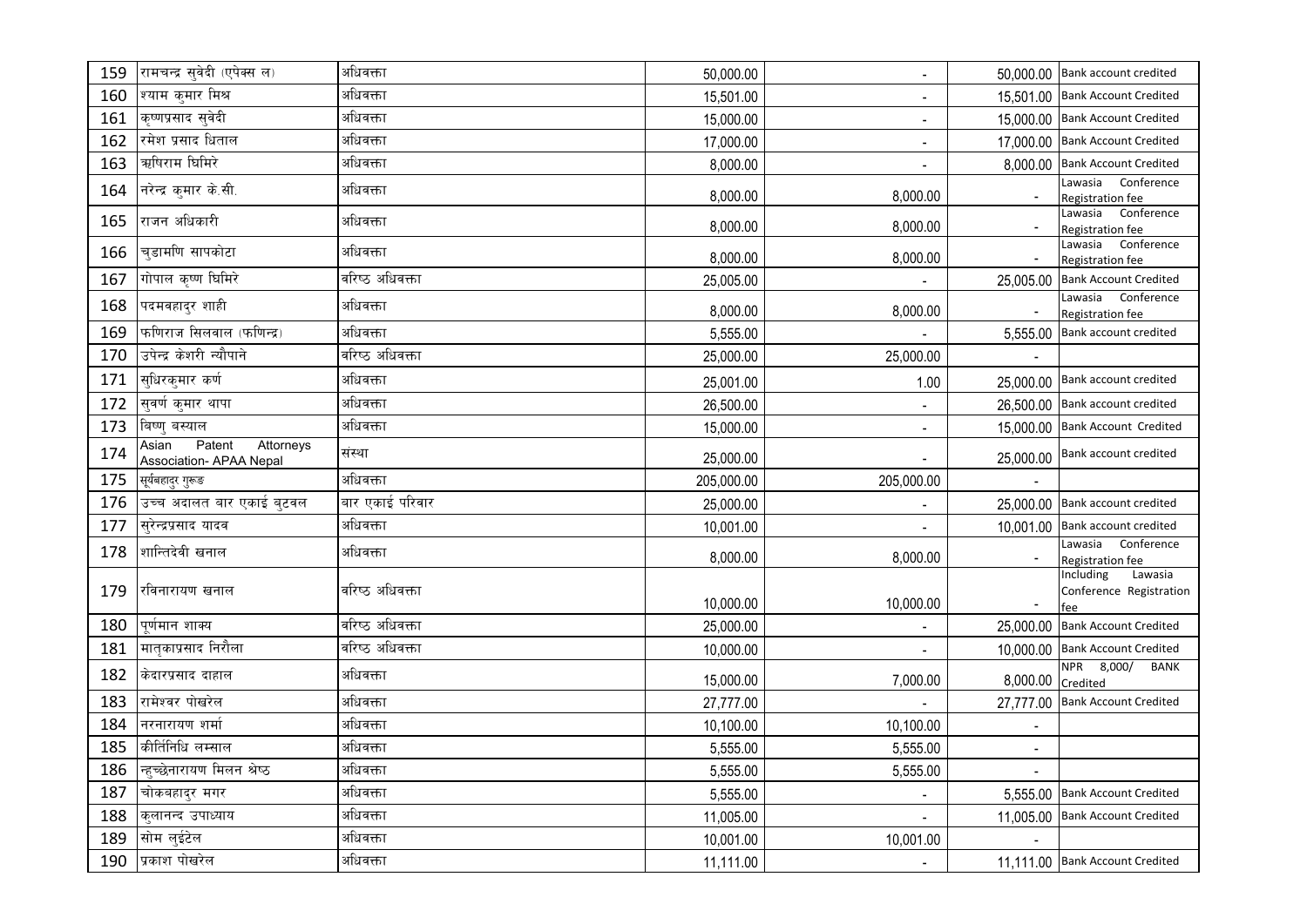| 191 | ममता शिवाकोटी                   | अधिवक्ता        | 10,000.00 | $\blacksquare$           | 10,000.00 Bank Account Credited        |
|-----|---------------------------------|-----------------|-----------|--------------------------|----------------------------------------|
| 192 | सुरेशकुमार पौडेल                | अधिवक्ता        | 10,000.00 | 10,000.00                | Lawasia Conference<br>Registration fee |
| 193 | रमण कुमार कर्ण                  | अधिवक्ता        | 15,000.00 |                          | 15,000.00 Bank Account Credited        |
|     |                                 |                 |           |                          | Including<br>Lawasia                   |
| 194 | निर्भयराज पौडेल                 | अधिवक्ता        | 15,000.00 | 15,000.00                | Conference Registration                |
| 195 | कौशिला राई                      | अधिवक्ता        | 25,000.00 | $\overline{\phantom{a}}$ | fee<br>25,000.00 Bank Account Credited |
| 196 | मुकुन्द शर्मा पौडेल             | वरिष्ठ अधिवक्ता | 16,000.00 | $\overline{\phantom{a}}$ | 16,000.00 Bank Credited                |
| 197 | पुनम गुप्ता                     | अधिवक्ता        | 25,000.00 | $\sim$                   | 25,000.00 Bank Account Credited        |
| 198 | शिवप्रसाद रिजाल                 | अधिवक्ता        | 25,500.00 | $\sim$                   | 25,500.00 Bank Account Credited        |
| 199 | दिना श्रेष्ठ                    | अधिवक्ता        | 11,216.00 | $\overline{\phantom{a}}$ | 11,216.00 Bank Credited                |
| 200 | रुपन्देही जिल्ला बार एकाई       | बार एकाई परिवार | 11,111.00 | $\overline{\phantom{a}}$ | 11,111.00 Bank Credited-6-04           |
| 201 | डा. नारायणप्रसाद घिमिरे         | वरिष्ठ अधिवक्ता | 10,000.00 | $\blacksquare$           | 10,000.00 Bank Account Credited        |
| 202 | बलराम बढाथोकी                   | अधिवक्ता        | 11,111.00 | 11,111.00                |                                        |
| 203 | अर्जुन महर्जन                   | अधिवक्ता        | 10,500.00 | $\overline{\phantom{a}}$ | 10,500.00 Bank account credited        |
| 204 | रोशनराज मुडभरी                  | अधिवक्ता        | 5,000.00  | $\blacksquare$           | 5,000.00 Bank Account Credited         |
| 205 | रमेशकुमार रोका                  | अधिवक्ता        | 10,032.00 | $\blacksquare$           | 10,032.00 Bank Account Credited        |
| 206 | बालचन्द्र आचार्य                | वरिष्ठ अधिवक्ता | 10,000.00 | 10,000.00                | Lawasia Conference<br>Registration fee |
| 207 | दलवहादुर धामी                   | अधिवक्ता        | 10,050.00 |                          | 10,050.00 Bank Account Credited        |
| 208 | राजकिशोर यादव                   | अधिवक्ता        | 15,000.00 | $\blacksquare$           | 15,000.00 Bank Account Credited        |
| 209 | जीवन डल्लाकोटी                  | अधिवक्ता        | 6,666.00  | $\blacksquare$           | 6,666.00 Bank Account Credited         |
| 210 | सिताराम के.सीं                  | अधिवक्ता        | 25,555.00 | 25,555.00                |                                        |
| 211 | उज्ज्वल रायमार्फा               | अधिवक्ता        | 15,555.00 | $\blacksquare$           | 15,555.00 Bank Account Credited        |
| 212 | यद्नाथ खनाल                     | वरिष्ठ अधिवक्ता | 25,000.00 |                          | 25,000.00 Bank Account Credited        |
| 213 | बाब्राम क्ँवर                   | वरिष्ठ अधिवक्ता | 25,000.00 | 25,000.00                |                                        |
| 214 | भीम ढकाल / लक्ष्मी पोखरेल       | अधिवक्ताद्वय    | 25,000.00 |                          | 25,000.00 Bank Account Credited        |
| 215 | गोपालदत्त पाण्डेय               | अधिवक्ता        | 25,000.00 | 25,000.00                |                                        |
| 216 | कृष्णप्रसाद दंगाना              | अधिवक्ता        | 7,000.00  |                          | 7,000.00 Bank Account Credited         |
| 217 | कानून तथा न्याय अन्वेषण केन्द्र | संस्था          | 15,000.00 | $\overline{\phantom{a}}$ | 15,000.00 Bank Account Credited        |
| 218 | शालिकराम पौडेल                  | अधिवक्ता        | 11,500.00 | $\blacksquare$           | 11,500.00 Bank Account Credited        |
|     | 219  घनेन्द्र वहादुर श्रेष्ठ    | अधिवक्ता        | 5,000.00  | $\overline{\phantom{a}}$ | 5,000.00 Bank Account Credited         |
| 220 | ∣रमेश खडका                      | अधिवक्ता        | 10,000.00 | $\overline{\phantom{a}}$ | 10,000.00 Bank Account Credited        |
| 221 | ज्ञानेन्द्रराज आरण              | अधिवक्ता        | 2,505.00  | $\overline{\phantom{a}}$ | 2,505.00 Bank account credited         |
| 222 | अनिता शर्मा ∕ गणेश व. खत्री     | अधिवक्ताद्वय    | 11,000.00 | $\blacksquare$           | 11,000.00 Bank Account Credited        |
| 223 | उच्च अदालत बार एकाई पाटन        | बार एकाई परिवार | 71,171.00 | $\sim$                   | 71,171.00 Bank Account Credited        |
| 224 | रामबन्धु शर्मा                  | अधिवक्ता        | 10,101.00 | $\sim$                   | 10,101.00 Bank Account Credited.       |